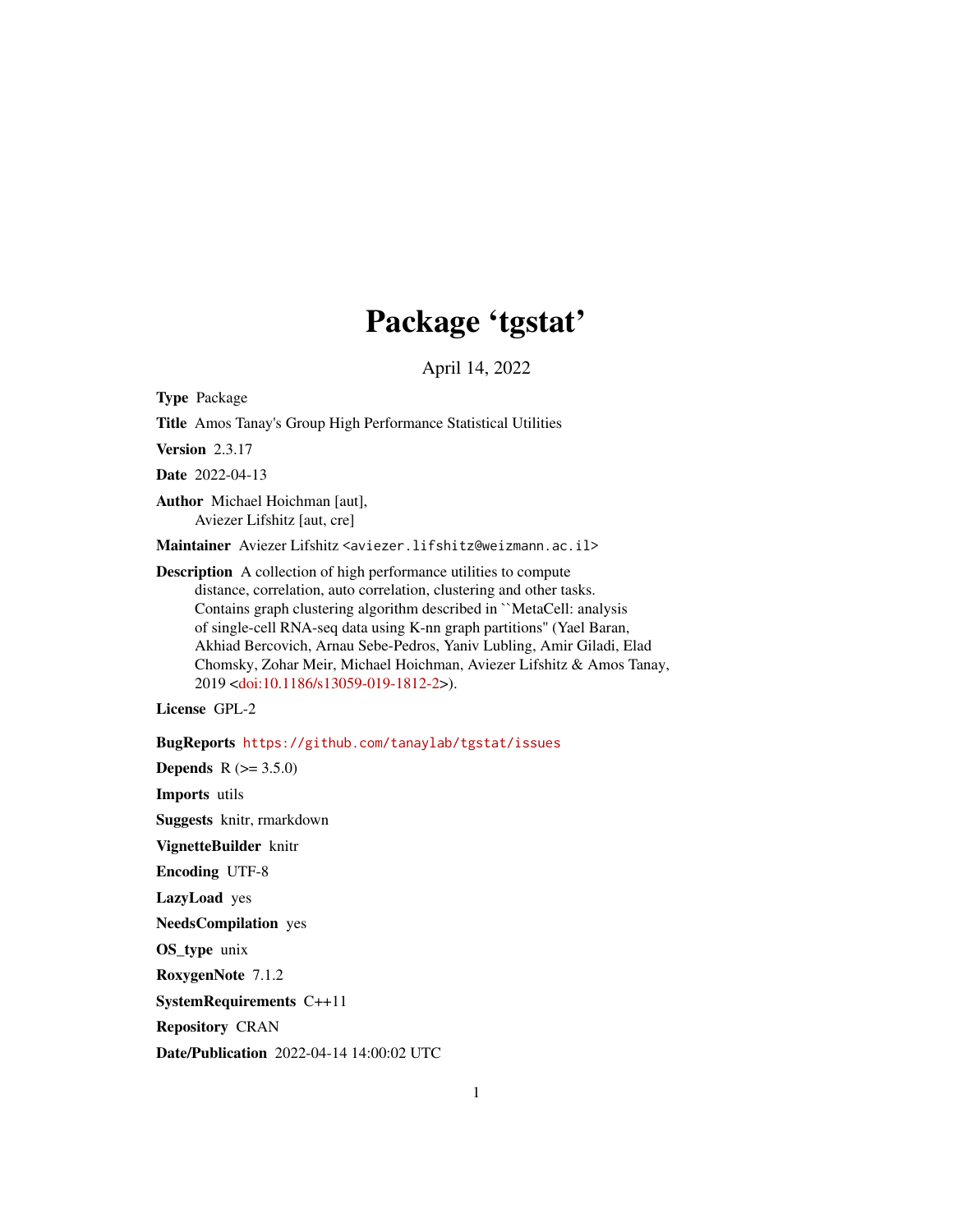# <span id="page-1-0"></span>R topics documented:

| Index |  |
|-------|--|

tgstat-package *Tanay's group statistical utilities*

# Description

'tgstat' package is intended to help users to efficiently analyze data in time-patient space.

# Details

For a complete list of help resources, use library(help = "tgstat").

More information about the options can be found in 'User manual' of the package.

tgs\_cor *Calculates correlation or auto-correlation*

# Description

Calculates correlation between two matrices columns or auto-correlation between a matrix columns.

# Usage

```
tgs_cor(
  x,
 y = NULL,pairwise.complete.obs = FALSE,
  spearman = FALSE,
  tidy = FALSE,
  threshold = \theta)
tgs_cor_knn(
 x,
```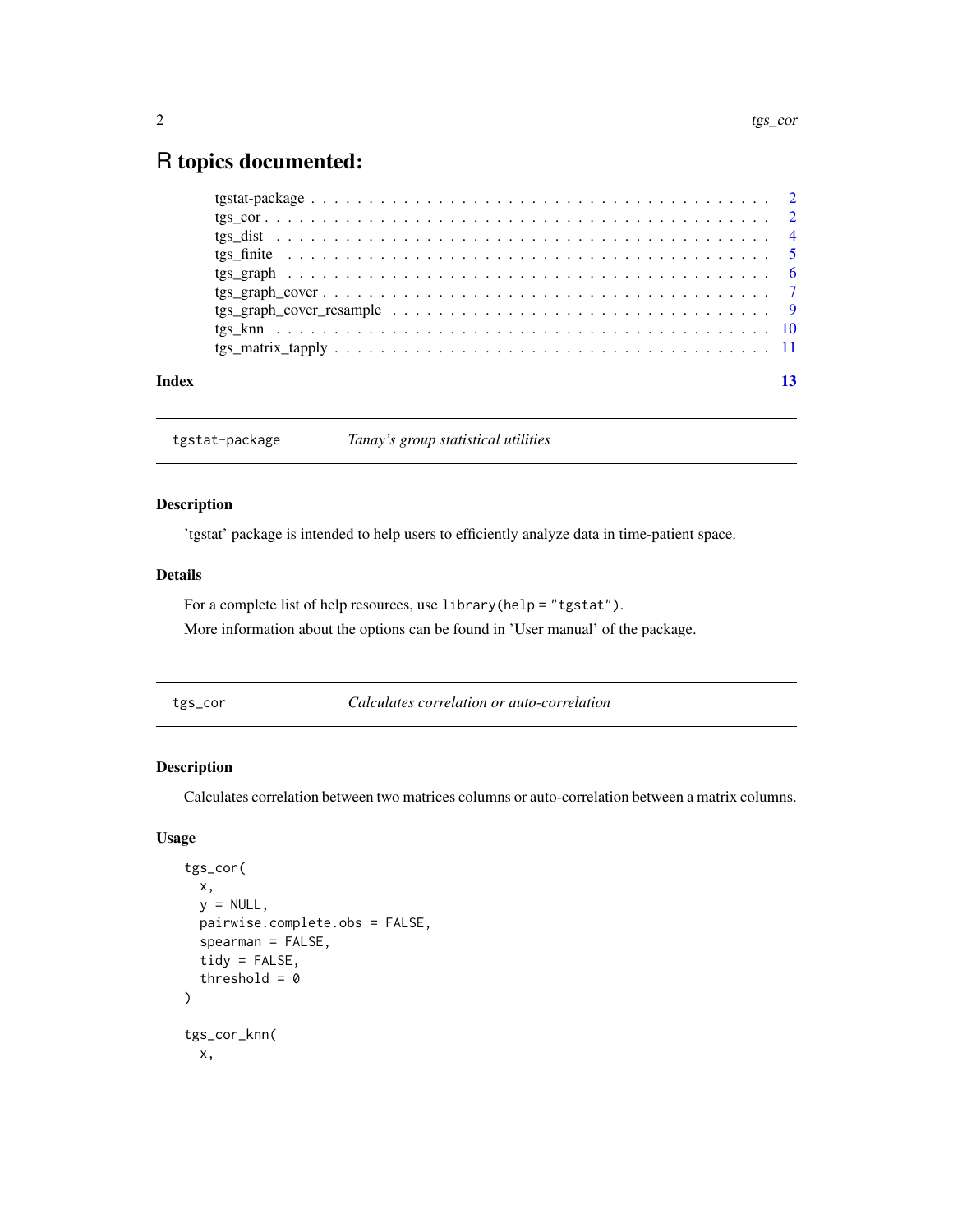tgs\_cor 3

```
y,
  knn,
 pairwise.complete.obs = FALSE,
  spearman = FALSE,
  threshold = 0)
```
# Arguments

| $\mathsf{x}$          | numeric matrix                                                    |
|-----------------------|-------------------------------------------------------------------|
| y                     | numeric matrix                                                    |
| pairwise.complete.obs |                                                                   |
|                       | see below                                                         |
| spearman              | if 'TRUE' Spearman correlation is computed, otherwise Pearson     |
| tidy                  | if 'TRUE' data is outputed in tidy format                         |
| threshold             | absolute threshold above which values are outputed in tidy format |
| knn                   | the number of highest correlations returned per column            |

# Details

'tgs\_cor' is very similar to 'stats::cor'. Unlike the latter it uses all available CPU cores to compute the correlation in a much faster way. The basic implementation of 'pairwise.complete.obs' is also more efficient giving overall great run-time advantage.

Unlike 'stats::cor' 'tgs\_cor' implements only two modes of treating data containing NA, which are equivalent to 'use="everything"' and 'use="pairwise.complete.obs". Please refer the documentation of this function for more details.

'tgs\_cor(x, y, spearman = FALSE)' is equivalent to 'cor(x, y, method = "pearson")' 'tgs\_cor(x, y,  $spearman = TRUE$ )' is equivalent to 'cor(x, y, method = "spearman")' 'tgs\_cor(x, y, pairwise.complete.obs  $=$  TRUE, spearman = TRUE)' is equivalent to 'cor(x, y, use = "pairwise.complete.obs", method = "spearman")'  $i$ gs\_cor(x, y, pairwise.complete.obs = TRUE, spearman = FALSE)' is equivalent to  $'cor(x, y, use = "pairwise.compile.e.obs", method = "pearson")'$ 

'tgs\_cor' can output its result in "tidy" format: a data frame with three columns named 'col1', 'col2' and 'cor'. Only the correlation values which abs are equal or above the 'threshold' are reported. For auto-correlation (i.e. when 'y=NULL') a pair of columns numbered X and Y is reported only if  $X < Y$ .

'tgs\_cor\_knn' works similarly to 'tgs\_cor'. Unlike the latter it returns only the highest 'knn' correlations for each column in 'x'. The result of 'tgs\_cor\_knn' is always outputed in "tidy" format.

One of the reasons to opt 'tgs cor knn' over a pair of calls to 'tgs cor' and 'tgs knn' is the reduced memory consumption of the former. For auto-correlation case (i.e. 'y=NULL') given that the number of columns NC exceeds the number of rows NR, then 'tgs\_cor' memory consumption becomes a factor of NCxNC. In contrast 'tgs\_cor\_knn' would consume in the similar scenario a factor of max(NCxNR,NCxKNN). Similarly 'tgs\_cor(x,y)' would consume memory as a factor of NCXxNCY, wherever 'tgs\_cor\_knn(x,y,knn)' would reduce that to max((NCX+NCY)xNR,NCXxKNN).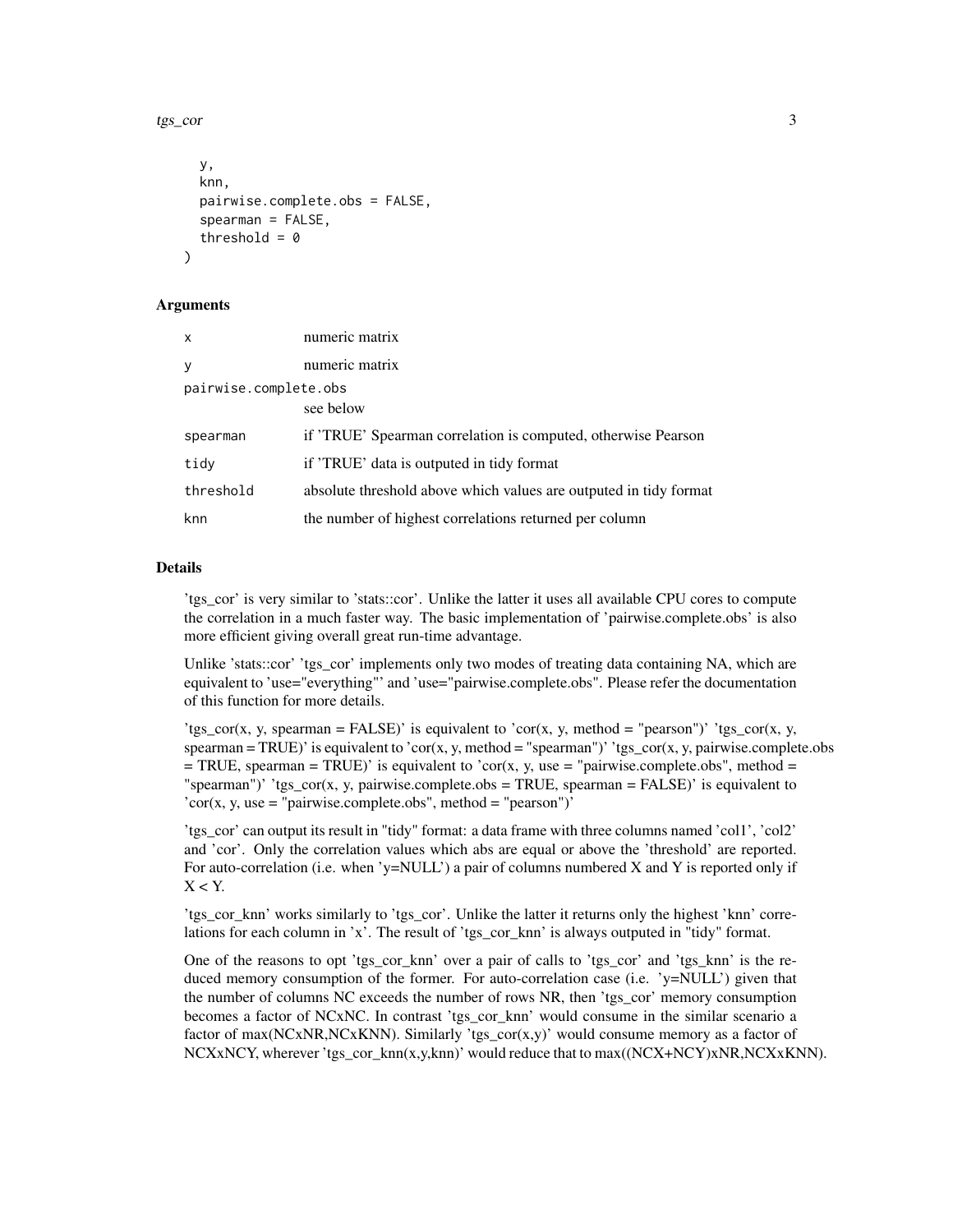# Value

'tgs\_cor\_knn' or 'tgs\_cor' with 'tidy=TRUE' return a data frame, where each row represents correlation between two pairs of columns from 'x' and 'y' (or two columns of 'x' itself if 'y==NULL'). 'tgs\_cor' with the 'tidy=FALSE' returns a matrix of correlation values, where val[X,Y] represents the correlation between columns  $X$  and  $Y$  of the input matrices (if 'y' is not 'NULL') or the correlation between columns  $X$  and  $Y$  of 'x' (if 'y' is 'NULL').

# Examples

# Note: all the available CPU cores might be used

```
set.seed(seed = 0)
rows <- 100
cols <- 1000
vals \le sample(1:(rows * cols / 2), rows * cols, replace = TRUE)
m <- matrix(vals, nrow = rows, ncol = cols)
m[sample(1:(rows * coils), rows * coils / 1000)] <- NA
r1 \leftarrow ts\_cor(m, searman = FALSE)r2 <- tgs_cor(m, pairwise.complete.obs = TRUE, spearman = TRUE)
r3 <- tgs_cor_knn(m, NULL, 5, spearman = FALSE)
```

| tgs_ | dıst |
|------|------|
|      |      |
|      |      |

 $Calculates distances between the matrix rows$ 

# Description

Calculates distances between the matrix rows.

#### Usage

```
tgs_dist(x, diag = FALSE, upper = FALSE, tidy = FALSE, threshold = Inf)
```
#### Arguments

| x         | numeric matrix                                           |
|-----------|----------------------------------------------------------|
| diag      | see 'dist' documentation                                 |
| upper     | see 'dist' documentation                                 |
| tidy      | if 'TRUE' data is outputed in tidy format                |
| threshold | threshold below which values are outputed in tidy format |

<span id="page-3-0"></span>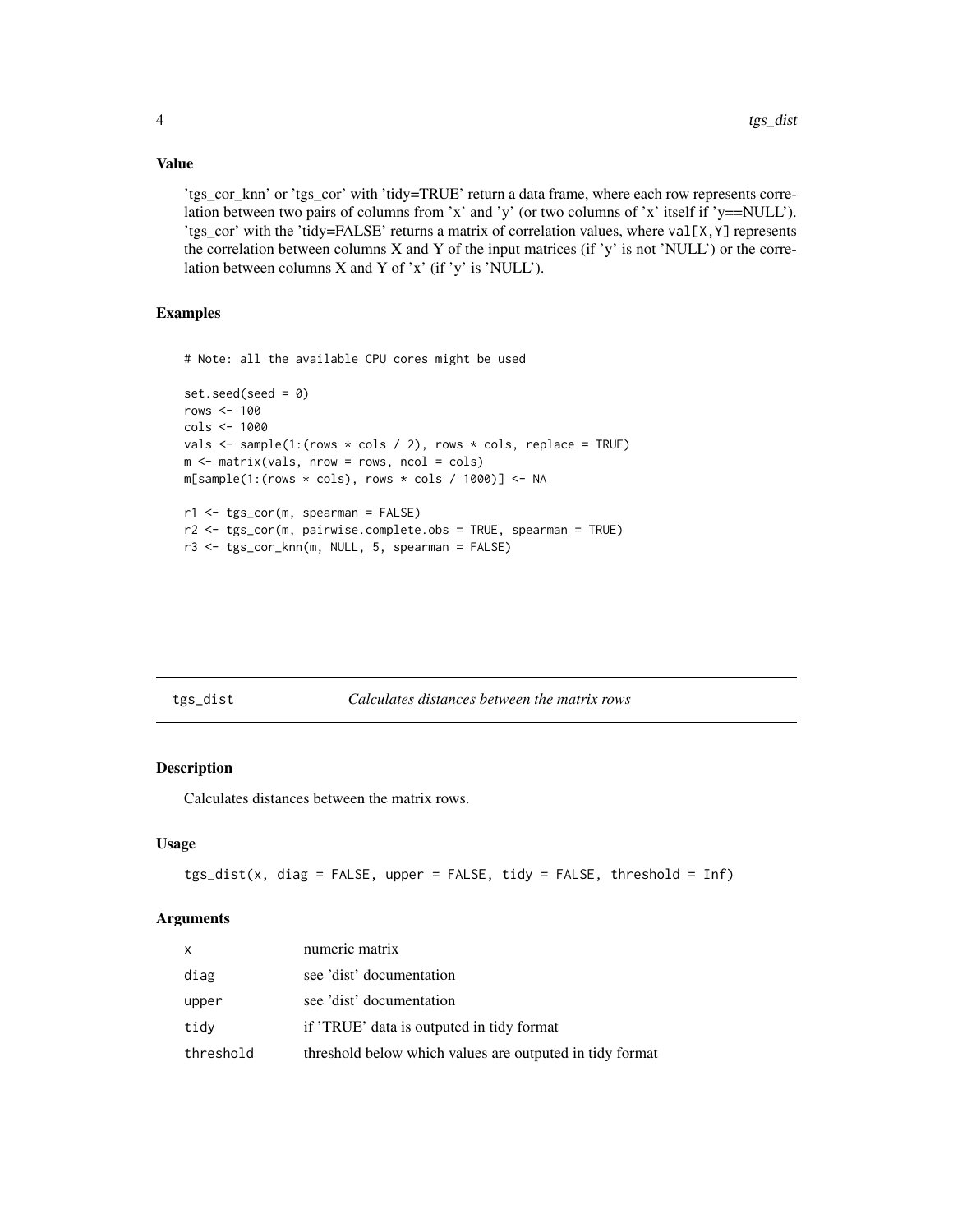#### <span id="page-4-0"></span>tgs\_finite 5

# Details

This function is very similar to 'package:stats::dist'. Unlike the latter it uses all available CPU cores to compute the distances in a much faster way.

Unlike 'package:stats::dist' 'tgs\_dist' uses always "euclidean" metrics (see 'method' parameter of 'dist' function). Thus:

'tgs\_dist(x)' is equivalent to 'dist(x, method = "euclidean")'

'tgs\_dist' can output its result in "tidy" format: a data frame with three columns named 'row1', 'row2' and 'dist'. Only the distances that are less or equal than the 'threshold' are reported. Distance between row number  $X$  and  $Y$  is reported only if  $X < Y$ . 'diag' and 'upper' parameters are ignored when the result is returned in "tidy" format.

# Value

If 'tidy' is 'FALSE' - the output is similar to that of 'dist' function. If 'tidy' is 'TRUE' - 'tgs\_dist' returns a data frame, where each row represents distances between two pairs of original rows.

# Examples

# Note: all the available CPU cores might be used

```
set.seed(seed = 0)
rows \leq -100cols <- 1000
vals \le sample(1:(rows \star cols / 2), rows \star cols, replace = TRUE)
m \leftarrow matrix(vals, nrow = rows, ncol = cols)m[sample(1:(rows * cols), rows * cols / 1000)] <- NA
r <- tgs_dist(m)
```
# Description

Checks whether all the elements of the vector are finite.

#### Usage

tgs\_finite(x)

#### Arguments

x numeric or integer vector or matrix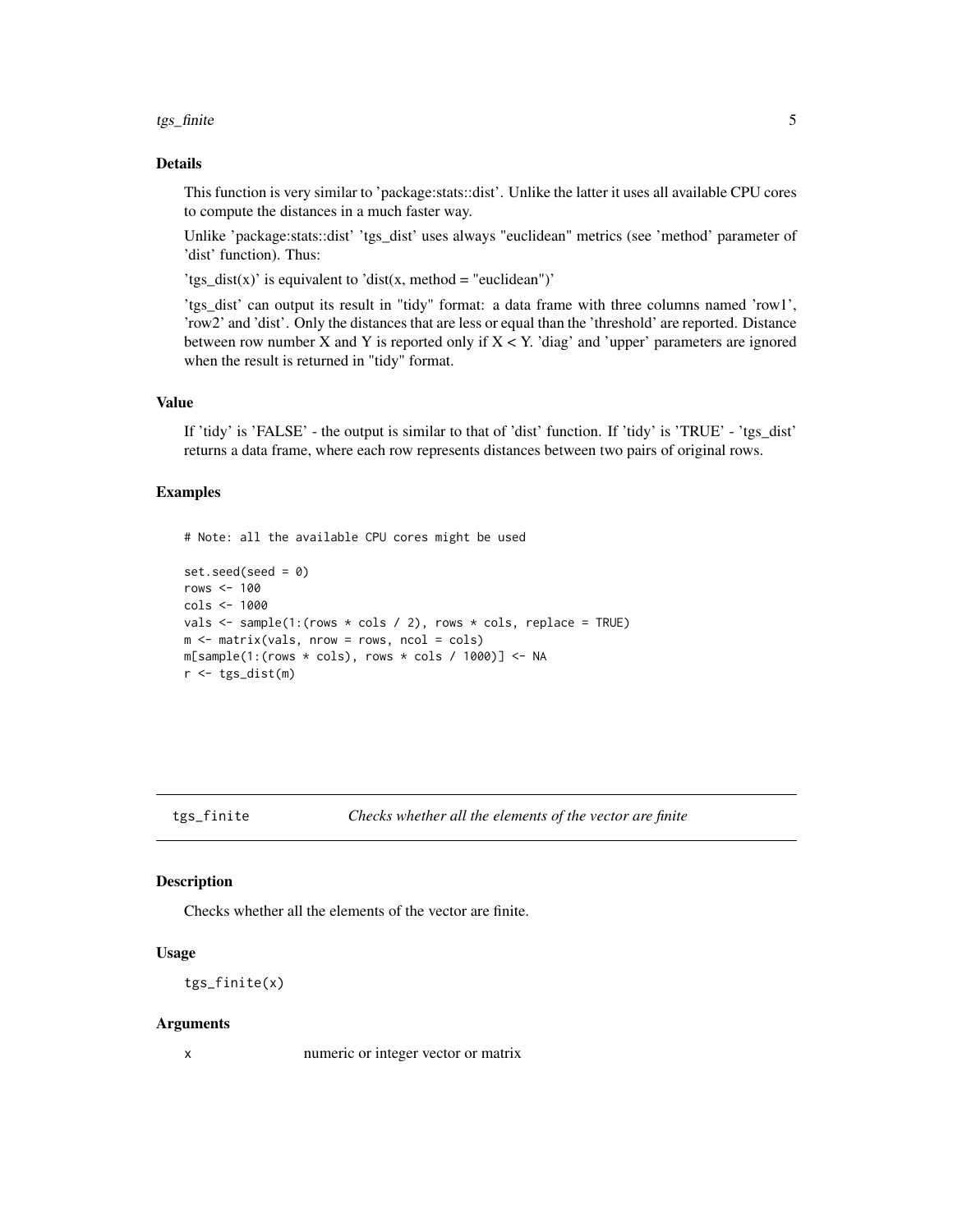# <span id="page-5-0"></span>Details

'tgs\_finite' returns 'TRUE' if all the elements of 'x' are finite numbers. (See: 'is.finite'.)

# Value

'TRUE' if all the elements of 'x' are finite, otherwise 'FALSE'.

### Examples

```
tgs_finite(1:10)
tgs_finite(c(1:10, NaN))
tgs_finite(c(1:10, Inf))
```
<span id="page-5-1"></span>

#### tgs\_graph *Builds directed graph of correlations*

#### Description

Builds directed graph of correlations where the nodes are the matrix columns.

#### Usage

```
tgs\_graph(x, knn, k\_expand, k\_beta = 3)
```
# Arguments

| $\mathsf{x}$ | see below           |
|--------------|---------------------|
| knn          | maximal node degree |
| k_expand     | see below           |
| k beta       | see below           |

#### Details

This function builds a directed graph based on the edges in 'x' and their ranks.

'x' is a data frame containing 4 columns named: 'col1', 'col2', 'val', 'rank'. The third column ('val' can have a different name). The result in the compatible format is returned, for example, by 'tgs\_knn' function.

'tgs\_graph' prunes some of the edges in 'x' based on the following steps:

- 1. A pair of columns i, j that appears in 'x' in 'col1', 'col2' implies the edge in the graph from i to j: edge $(i,j)$ . Let the rank of i and j be rank $(i,j)$ .
- 2. Calculate symmetrised rank of i and j:  $sym\_rank(i,j) = rank(i,j) * rank(j,i)$ . If one of the ranks is missing from the previous result sym\_rank is set to NA.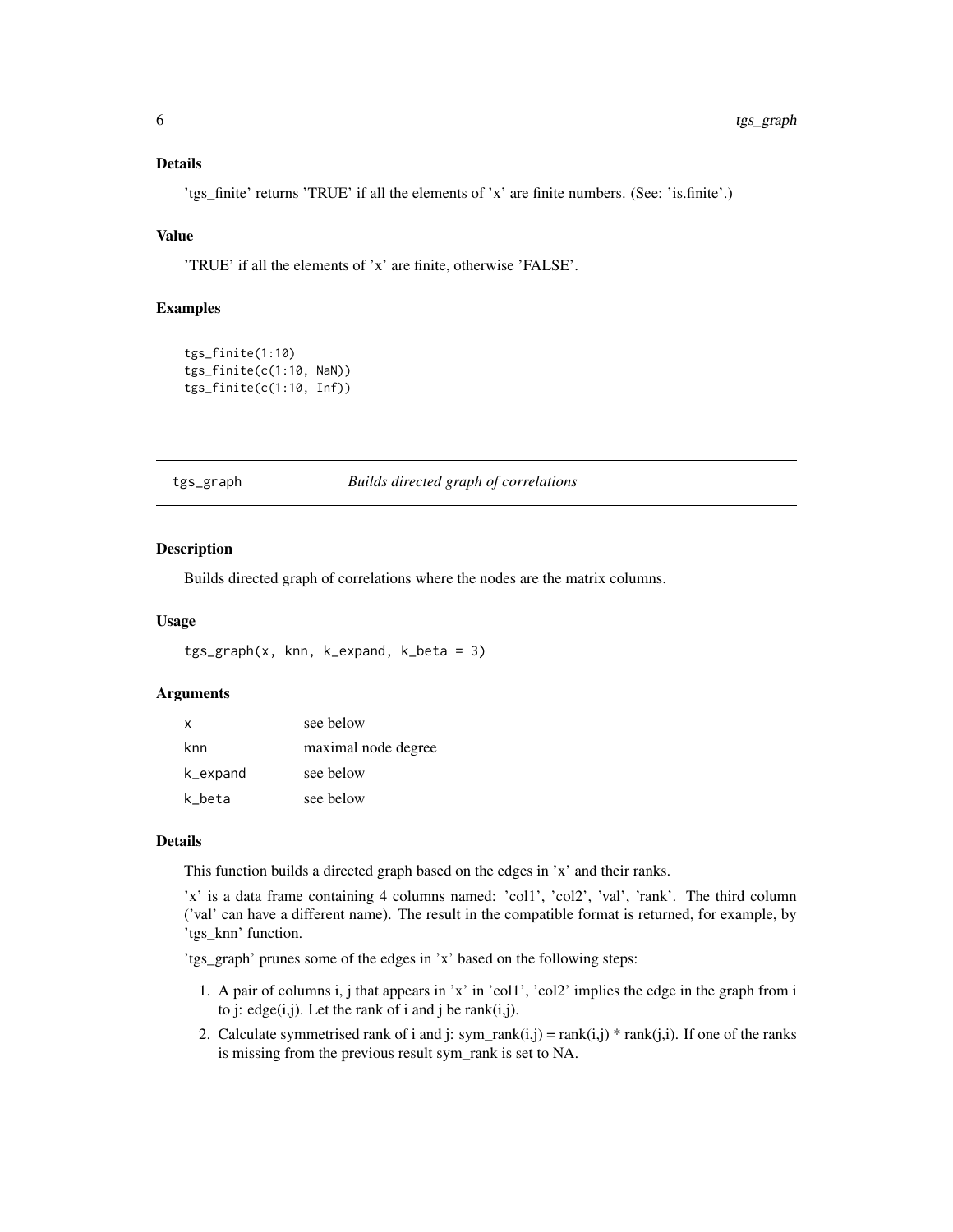- <span id="page-6-0"></span>3. Prune the edges: remove edge(i,j) if sym\_rank(i,j) == NA OR sym\_rank(i,j) < knn \* knn \* k\_expand
- 4. Prune excessive incoming edges: remove edge(i,j) if more than knn  $*$  k\_beta edges of type edge(node,j) exist and sym\_rank(i,j) is higher than sym\_rank(node,j) for node != j.
- 5. Prune excessive outgoing edges: remove edge $(i,j)$  if more than knn edges of type edge $(i,node)$ exist and sym\_rank $(i,j)$  is higher than sym\_rank $(i,node)$  for node != i.

### Value

The graph edges are returned in a data frame, with the weight of each edge. edge $(i,j)$  receives weight 1 if its sym\_rank is the lowest among all edges of type edge(i,node). Formally defined: weight(i,j)  $= 1$  - (place(i,j) - 1) / knn, where place(i,j) is the location of edge(i,j) within the sorted set of edges outgoing from i, i.e. edge(i,node). The sort is done by sym\_rank of the edges.

#### Examples

```
# Note: all the available CPU cores might be used
```

```
set.seed(seed = 1)
rows \leq -100cols <- 1000
vals \leq sample(1:(rows \star cols / 2), rows \star cols, replace = TRUE)
m \le - matrix(vals, nrow = rows, ncol = cols)
m[sample(1:(rows * coils), rows * coils / 1000)] <- NA
r1 <- tgs_cor(m, pairwise.complete.obs = FALSE, spearman = TRUE)
r2 \leq - tgs_knn(r1, knn = 30, diag = FALSE)
r3 \leq tgs\_graph(r2, knn = 3, k\_expand = 10)
```
tgs\_graph\_cover *Clusters directed graph*

#### Description

Clusters directed graph.

#### Usage

```
tgs_graph_cover(graph, min_cluster_size, cooling = 1.05, burn_in = 10)
```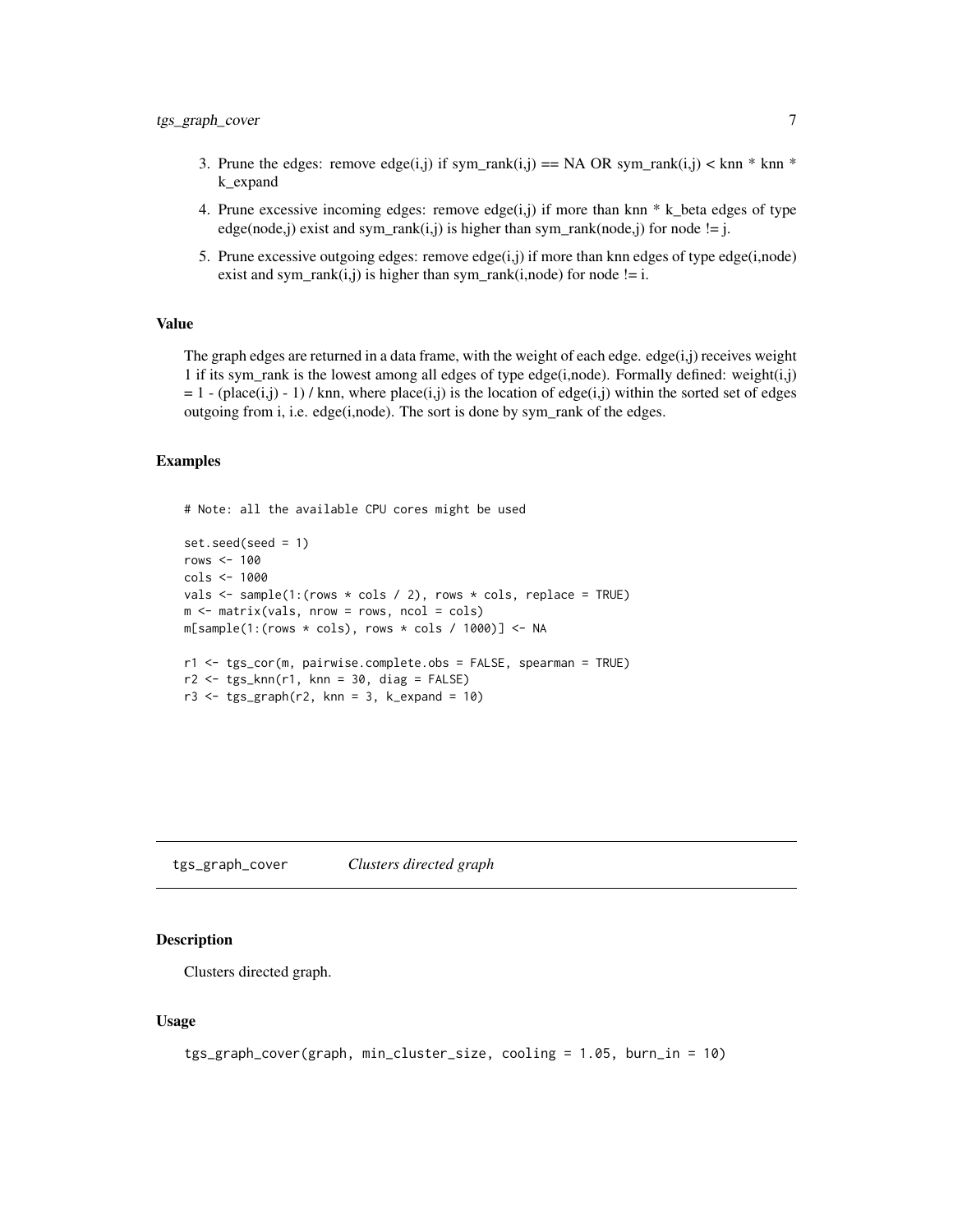# <span id="page-7-0"></span>Arguments

| graph            | directed graph in the format returned by tgs_graph                                    |
|------------------|---------------------------------------------------------------------------------------|
| min_cluster_size |                                                                                       |
|                  | used to determine the candidates for seeding $(=\min$ weight)                         |
| cooling          | factor that is used to gradually increase the chance of a node to stay in the cluster |
| burn_in          | number of node reassignments after which cooling is applied                           |

# Details

The algorithm is explained in a "MetaCell: analysis of single-cell RNA-seq data using K-nn graph partitions" paper, published in "Genome Biology" #20: https://genomebiology.biomedcentral.com/articles/10.1186/s13059- 019-1812-2

# Value

Data frame that maps each node to its cluster.

# See Also

[tgs\\_graph\(\)](#page-5-1)

# Examples

# Note: all the available CPU cores might be used

```
set.seed(seed = 0)
rows \leq -100cols <- 1000
vals \leq sample(1:(rows \star cols / 2), rows \star cols, replace = TRUE)
m \le - matrix(vals, nrow = rows, ncol = cols)
m[sample(1:(rows * coils), rows * coils / 1000)] <- NA
r1 <- tgs_cor(m, pairwise.complete.obs = FALSE, spearman = TRUE)
r2 <- tgs_knn(r1, knn = 30, diag = FALSE)
r3 \leq - tgs_graph(r2, knn = 3, k_expand = 10)
r4 <- tgs_graph_cover(r3, 5)
```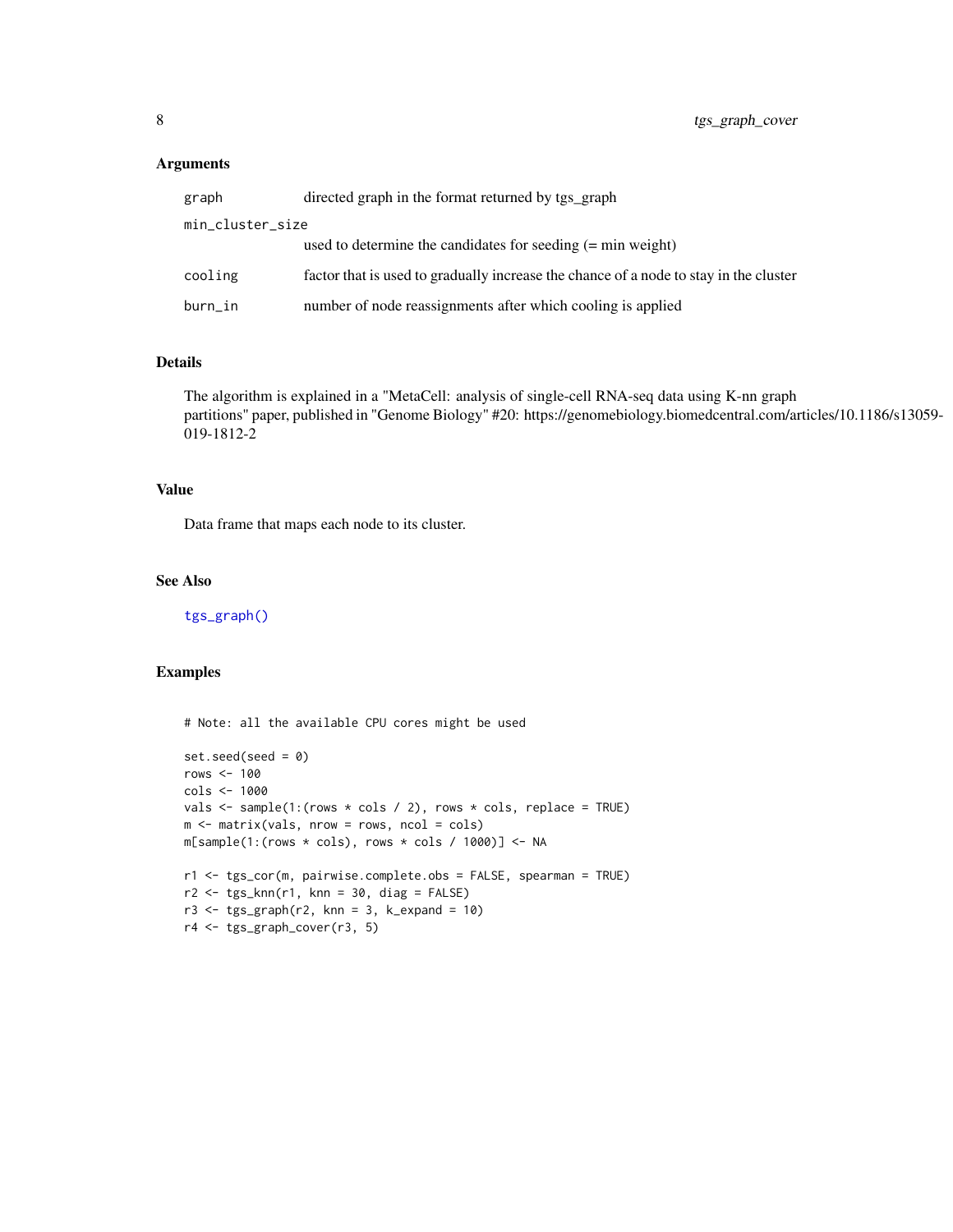<span id="page-8-0"></span>tgs\_graph\_cover\_resample

*Clusters directed graph multiple times with randomized sample subset*

# Description

Clusters directed graph multiple times with randomized sample subset.

### Usage

```
tgs_graph_cover_resample(
  graph,
 knn,
 min_cluster_size,
 cooling = 1.05,
 burn_in = 10,
 p_{resamp} = 0.75,
 n_{resamp} = 500,
 method = "hash")
```
# Arguments

| graph            | directed graph in the format returned by tgs_graph                                        |
|------------------|-------------------------------------------------------------------------------------------|
| knn              | maximal number of edges used per node for each sample subset                              |
| min_cluster_size |                                                                                           |
|                  | used to determine the candidates for seeding $(=\min$ weight)                             |
| cooling          | factor that is used to gradually increase the chance of a node to stay in the cluster     |
| burn_in          | number of node reassignments after which cooling is applied                               |
| p_resamp         | fraction of total number of nodes used in each sample subset                              |
| n_resamp         | number iterations the clustering is run on different sample subsets                       |
| method           | method for calculating co_cluster and co_sample; valid values: "hash", "full",<br>"edges" |

### Details

The algorithm is explained in a "MetaCell: analysis of single-cell RNA-seq data using K-nn graph partitions" paper, published in "Genome Biology" #20: https://genomebiology.biomedcentral.com/articles/10.1186/s13059- 019-1812-2

#### Value

If method  $==$  "hash", a list with two members. The first member is a data frame with 3 columns: "node1", "node2" and "cnt". "cnt" indicates the number of times "node1" and "node2" appeared in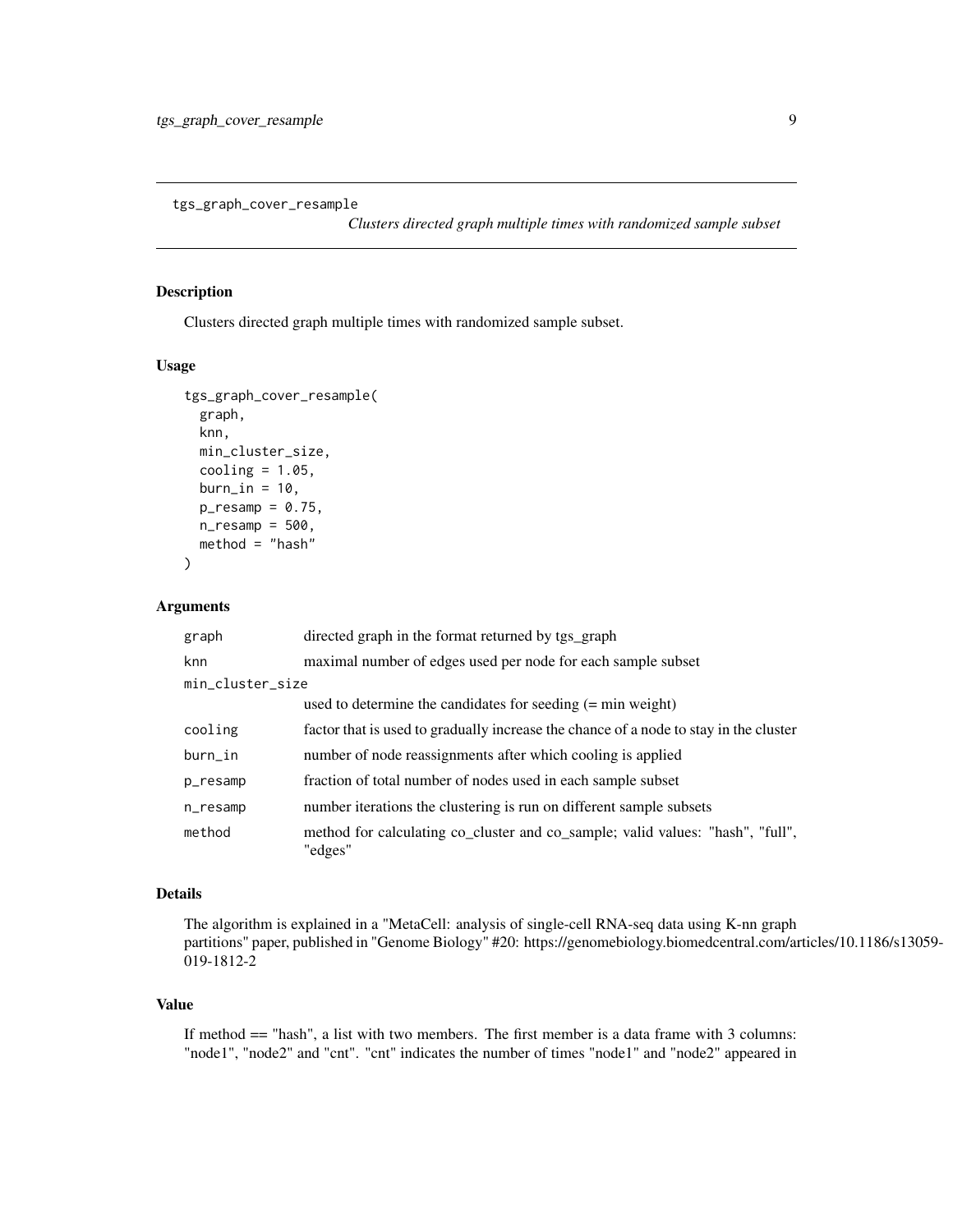the same cluster. The second member of the list is a vector of number of nodes length reflecting how many times each node was used in the subset.

If method == "full", a list containing two matrices: co\_cluster and co\_sample.

If method == "edges", a list containing two data frames: co\_cluster and co\_sample.

# See Also

[tgs\\_graph\(\)](#page-5-1)

# Examples

# Note: all the available CPU cores might be used

```
set.seed(seed = 0)rows <-100cols <- 200
vals \leq sample(1:(rows \star cols / 2), rows \star cols, replace = TRUE)
m \le - matrix(vals, nrow = rows, ncol = cols)
r1 <- tgs_cor(m, pairwise.complete.obs = FALSE, spearman = TRUE)
r2 \leq - tgs_knn(r1, knn = 20, diag = FALSE)
r3 \leq tgs\_graph(r2, knn = 3, k\_expand = 10)r4 <- tgs_graph_cover_resample(r3, 10, 1)
```
### tgs\_knn *Returns k highest values of each column*

#### Description

Returns k highest values of each column.

#### Usage

```
tgs_knn(x, knn, diag = FALSE, threshold = 0)
```
# Arguments

| X         | numeric matrix or data frame (see below)                           |
|-----------|--------------------------------------------------------------------|
| knn       | the number of highest values returned per column                   |
| diag      | if 'F' values of row 'i' and col 'j' are skipped for each $i == j$ |
| threshold | filter out values lower than threshold                             |

<span id="page-9-0"></span>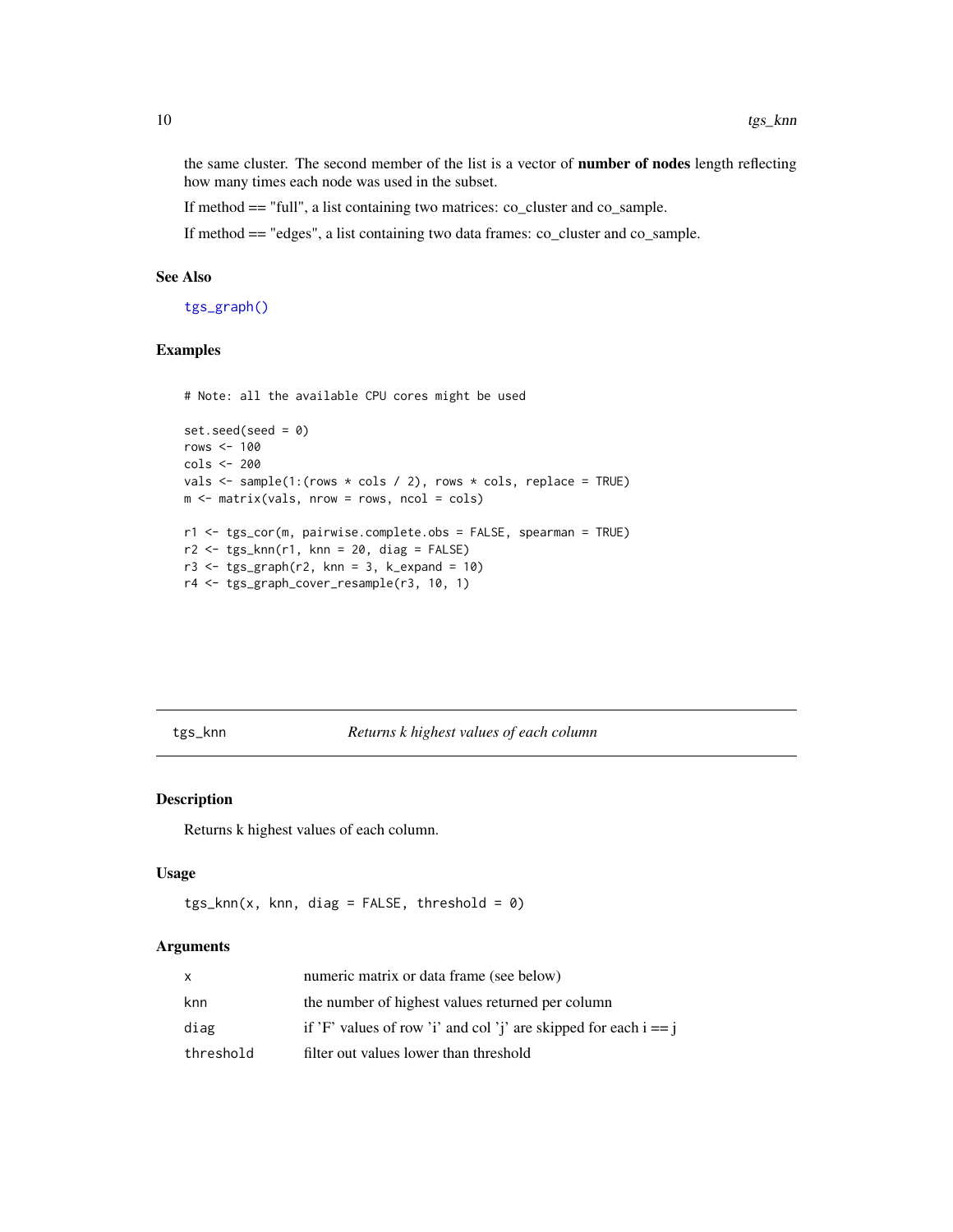# <span id="page-10-0"></span>Details

'tgs\_knn' returns the highest 'knn' values of each column of 'x' (if 'x' is a matrix). 'x' can be also a sparse matrix given in a data frame of 'col', 'row', 'value' format.

'NA' and 'Inf' values are skipped as well as the values below 'threshold'. If 'diag' is 'F' values of the diagonal (row == col) are skipped too.

#### Value

A sparse matrix in a data frame format with 'col1', 'col2', 'val' and 'rank' columns. 'col1' and 'col2' represent the column and the row number of 'x'.

# Examples

# Note: all the available CPU cores might be used

```
set.seed(seed = 1)
rows <- 100
cols <- 1000
vals \leq sample(1:(rows \star cols / 2), rows \star cols, replace = TRUE)
m \leftarrow matrix(vals, nrow = rows, ncol = cols)m[sample(1:(rows * coils), rows * coils / 1000)] <- NA
r < - tgs_knn(m, 3)
```
tgs\_matrix\_tapply *For each matrix row apply a function over a ragged array*

#### Description

For each matrix row apply a function to each cell of a ragged array, that is to each (non-empty) group of values given by a unique combination of the levels of certain factors.

#### Usage

```
tgs_matrix_tapply(x, index, fun, ...)
```
#### Arguments

| X        | a matrix or a sparse matrix of 'dgCMatrix' type                                                                                                |
|----------|------------------------------------------------------------------------------------------------------------------------------------------------|
| index    | a 'list' of one or more 'factor's, each of same length as the number of columns<br>in 'x'. The elements are coerced to factors by 'as factor'. |
| fun      | the function to be applied                                                                                                                     |
| $\cdots$ | optional arguments to 'fun'                                                                                                                    |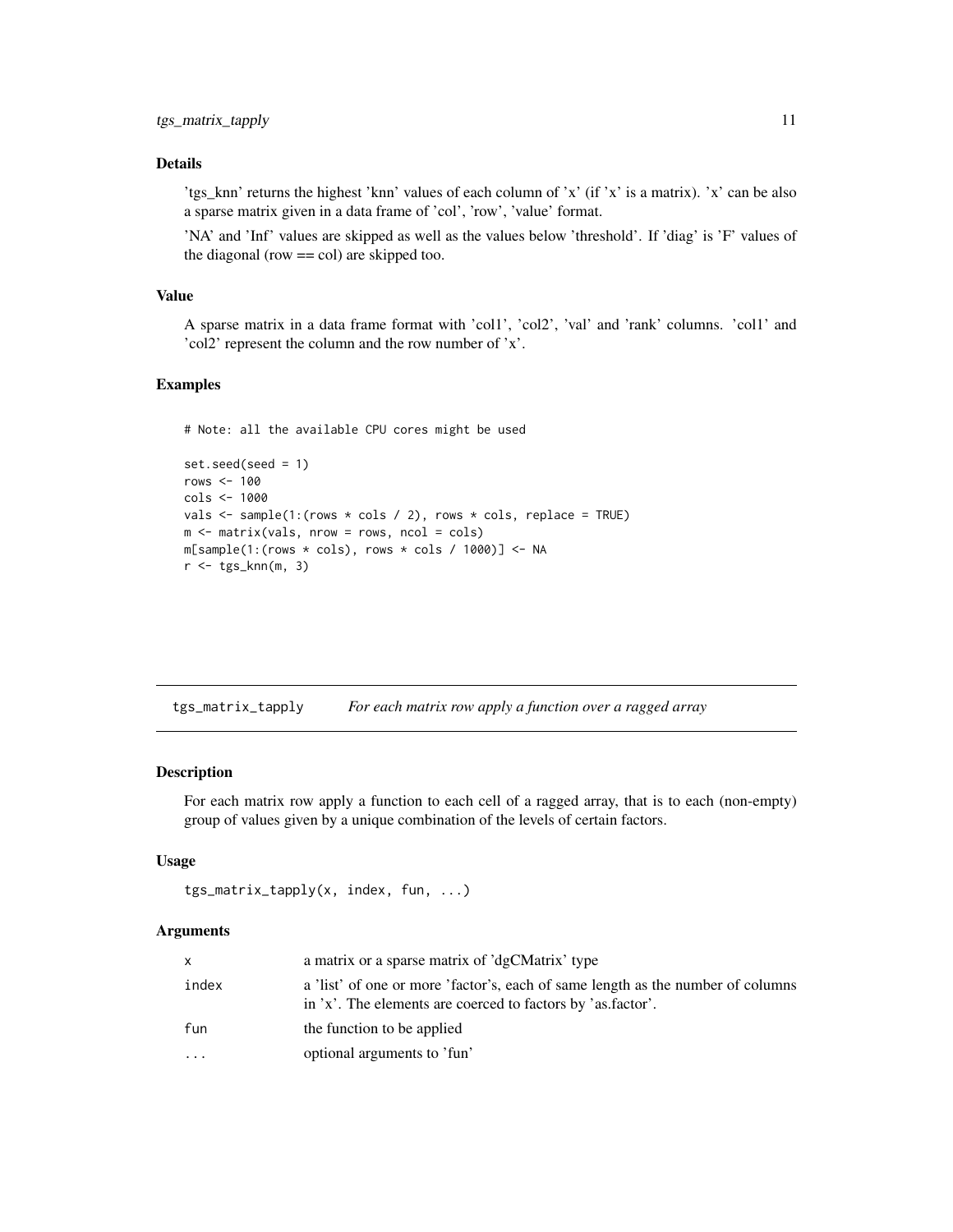# Details

'tgs\_matrix\_tapply(x, index, fun)' is essentialy an efficient implementation of 'apply(mat, 1, func $tion(x)$  tapply $(x, index, fun)$ .

# Value

A matrix of length(index) X nrow(x) size. Each  $[i, j]$  element represents the result of applying 'fun' to x[i,which(index==levels(index)[j])].

# Examples

# Note: all the available CPU cores might be used

```
set.seed(seed = 1)
nr <- 6
nc <- 10
mat \le matrix(sample(c(rep(0, 6), 1:3), nr \star nc, replace = TRUE), nrow = nr, ncol = nc)
index \le factor(rep_len(1:3, ncol(mat)), levels = 0:5)
r1 <- apply(mat, 1, function(x) tapply(x, index, sum))
r2 <- tgs_matrix_tapply(mat, index, sum)
```